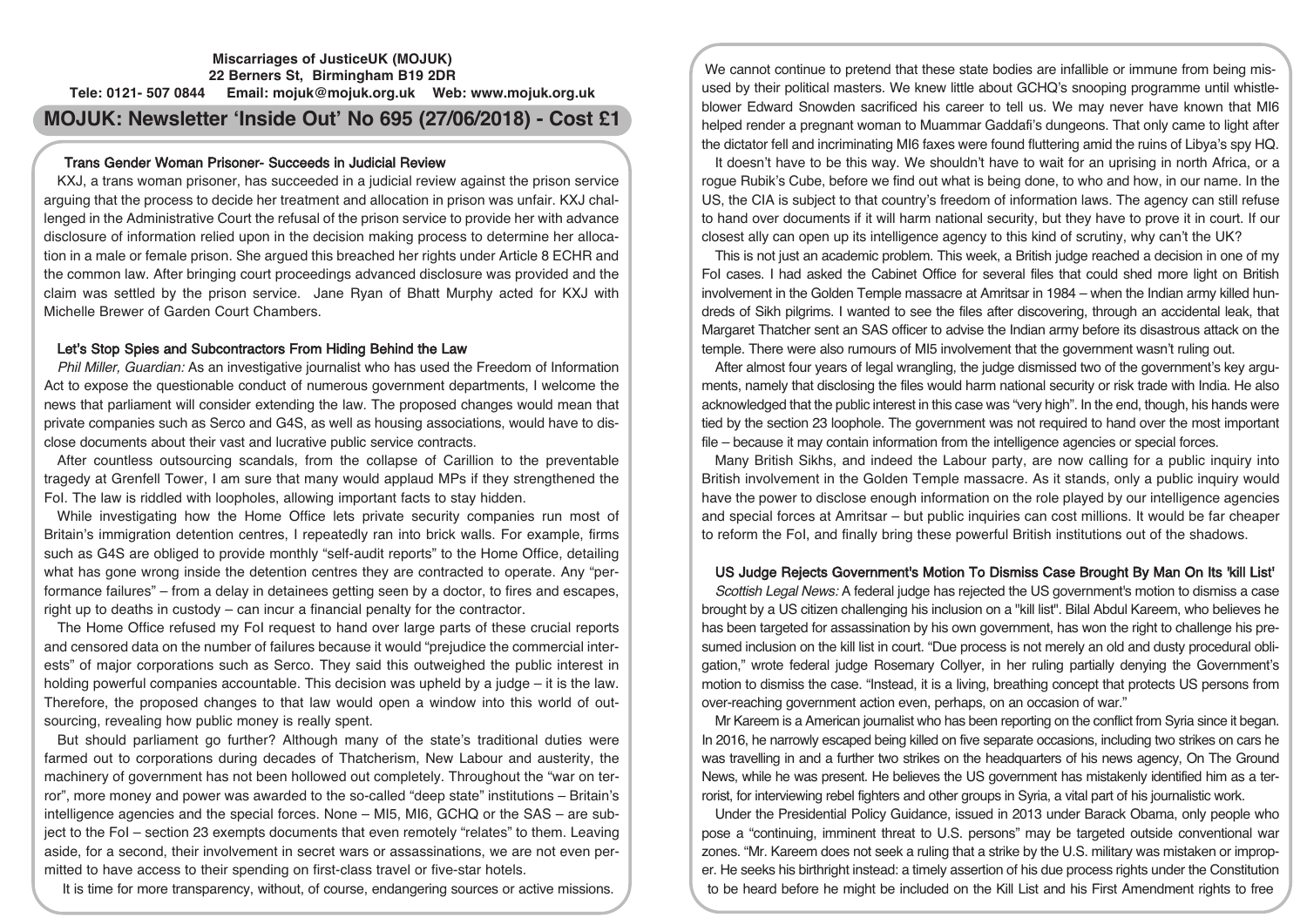speech before he might be targeted for lethal action due to his profession," wrote Judge Collyer. Jennifer Gibson, who leads human rights groups Reprieve's assassinations project, said: "Today was a huge win, not just for Bilal Abdul Kareem, but for all those who believe we must protect that most cherished of American values - due process. "For too long, the US government has sentenced people to death in secret, including American citizens, denying them their constitutionally-guaranteed right to walk through the courthouse doors and defend themselves. Today's ruling reminds everyone that we cannot just ignore the Constitution in the name of national security."

## 'Harsh' Criminal Record Checks Hinder Rehabilitation

Owen Bowcott, Guardian: The government's "harsh" system of criminal record checks prevents people with minor past convictions from applying for jobs and moving on with their lives, the supreme court has been told. Several unnamed claimants in England, Wales and Northern Ireland have brought a challenge against the system, claiming that it hinders rehabilitation. One of them, a woman identified only as P, who is represented by the human rights organisation Liberty, committed two minor offences – theft and failing to answer bail – while she had a then undiagnosed mental illness in 1999. She has not reoffended since and wants to work as a teaching assistant. However, she has to reveal the convictions when applying for jobs and, in explaining the circumstances of the offences, has to reveal details of her medical history.

The criminal record checks system, known as the Disclosure and Barring Service (DBS), requires past offences to be revealed in a number of circumstances. These include where the conviction or caution is serious, where it is current and not deemed to have been spent under the Rehabilitation of Offenders Act, where it resulted in a custodial sentence and where someone has more than one conviction. The court of appeal said the scheme – in relation to multiple convictions and certain specified offences – breached individuals' right to private and family life under article 8 of the European convention on human rights.

But Sir James Eadie QC, representing the Home Office and Ministry of Justice, told the supreme court that the scheme "as a whole seeks to safeguard the vulnerable and help ensure that employments, offices and licences which require a particularly high level of trust continue to command public confidence. "It is for those employees to consider the relevance of the information provided in the context of the particular case."

Caoilfhionn Gallagher QC, for the charity Unlock, which has intervened in the case, argued in written submissions that people with relatively minor convictions and cautions "face stigma and obstacles because of their criminal records often many decades after they have been sentenced or cautioned and often throughout their adult lives despite their criminal records dating from childhood. "These adverse effects are felt in particular by children in care as there is a substantial body of evidence indicating that their youthful indiscretions are disproportionately criminalised ... and that behaviour which is normal or common in a family home environment (teenage doorslamming, threats during an argument with adults) attracts police attention."

Christopher Stacey, a co-director of Unlock, a charity for people with convictions, said before the hearing: "Our research shows the significant number of people who are being unnecessarily anchored to their past as a result of a DBS filtering system which is blunt, restrictive and disproportionate. In the last five years alone, over 1m youth criminal records were disclosed on standard or enhanced criminal record checks that related to offences from over 30 years ago. "The current system has multiple, harsh consequences and damaging effects on individuals – in particular it deters people from applying for employment, and for

those that do apply it brings high levels of stress, anxiety and feelings of shame and stigma. It acts as an additional sentence that often runs for life. It desperately needs reform."

At the opening of the hearing, the president of the supreme court, Lady Hale, congratulated Eadie on his recent knighthood. As "Treasury Devil" – the title given to the barrister who represents the government in the most significant and sensitive cases – Eadie regularly appears at the UK's highest court. "Whether [the knighthood] makes your submissions any more persuasive, we will have to wait and see," Hale remarked.

#### Family Speak Out About Process, as Inquest Into Death Of Rashan Charles Concludes

The inquest into the death of Rashan Charles has concluded with the jury finding his death was "accidental", and that the officer used "justified use of force", but did not take appropriate action for medical emergency. Rashan, a 20-year-old black man died following restraint by Metropolitan Police officers in Hackney, East London in the early hours of Saturday 22 July 2017. Rashan was a father to a young daughter and has been described as caring and generous by his family.

The coroner did not leave the option for the jury to come to a more critical conclusion, such as neglect or unlawful killing, saying she did not believe a "reasonable jury could see this". The jury gave a conclusion of accidental death with a narrative which found: Rashan demonstrated resistance during restraint, and police brought him to the ground to get better control of him through "justified use of force"; Officer BX47 did not follow prescribed police protocol for when someone is not breathing and suspected of swallowing drugs; The impact of the bystander who assisted in the restraint was not managed by the police officer; The officer failed to call an ambulance using the override button on his police radio; None of the actions taken by the police medic or paramedics contributed to Rashan's death.

The officer involved in the restraint of Rashan, who was given anonymity and referred to as BX47, was a Territorial Support Group officer. BX47 gave evidence explaining he went in pursuit of Rashan after he exited a vehicle which had been 'acting strangely'. However, BX47 had no knowledge of or intelligence on Rashan, or the other men in the vehicle. CCTV footage shows the officer following Rashan into the shop and immediately attempting to restrain him. They struggle, then Rashan is swiftly taken to the floor by the officer. At this point a bystander, known as Witness 1, becomes involved in the restraint, assisting in handcuffing Rashan as he thrashes on the floor saying nothing. Body camera footage shows that at one-point Rashan grasps toward his face, then his arm was taken back and handcuffed.

The officer then turned Rashan on his side, and begins to tell him to "spit it out". Another witness who had been in the shop gave evidence saying, "When the cuffs had gone on I saw Rashan's face and I thought – he's in trouble." Independent medical expert, Dr Jasmeet Soar believed it was at this point that purposeful movement from Rashan stopped. He was unable to determine when Rashan stopped breathing or started choking, and noted it was difficult to recognise this, even for experts. However, Dr Soar believed it would have been some time before Rashan was turned over, as deterioration in breathing is "gradual not sudden".

Two witnesses, instructed by the Independent Office for Police Conduct, gave evidence on police procedure. Both were former officers of the Metropolitan Police. One remains an employee, the other continues to work as an external trainer through his own company. They said officers are trained that if you suspect a person has swallowed drugs, treat it as a medical emergency; if you perceive drugs are still in the mouth you can attempt to remove; and if you suspect choking you should commence first aid such as abdominal thrusts.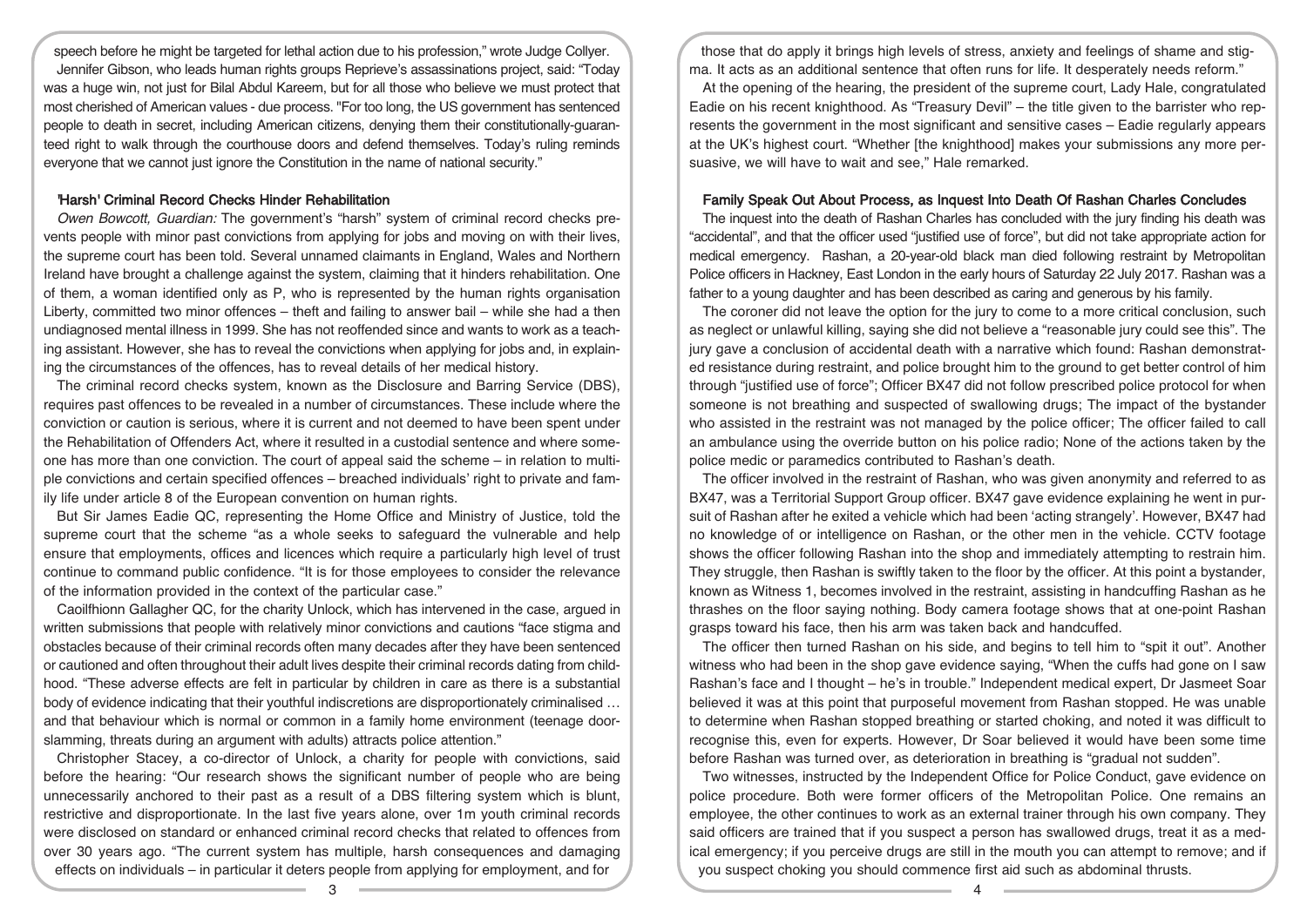The second expert witness on police restraint training, Martin Graves, also gave evidence explaining it was "nigh on impossible" to conduct a mouth search single handily, and officers are trained to do so in groups which include a safety officer to monitor breathing. Despite explaining differences between the training and practices seen in the videos, neither of these witnesses saw any breach of procedure in the actions of the officer. Since Rashan's death the Metropolitan Police have suspended the use of mouth searches, pending an ongoing review on the tactic. The Coroner will be making a Prevention of Future Deaths report, highlighting issues raised.

The family of Rashan Charles said: "Rashan Charles was a young father and an integral part of his family. He is greatly missed by all of us. We believe the IOPC investigation was flawed from the outset. We were left out of key decisions, evidence was excluded, police worn video missing and time frames manipulated. This felt to be a predetermined process by the IOPC, the Metropolitan police and the CPS. The submissions by the family barrister were overturned in court and evidence dismissed. However, it is important we afford due respect to the jury who had to make a decision based on the limited evidence and confines put upon them. The two expert witnesses on restraint had 75 years combined service in the Metropolitan police, and one still serving. This appears to us neither objective, independent or impartial. The police projected a criminal caricature of Rashan even after his death. This successfully served to detract from the events of 22nd July 2017. We are not adversaries of the police. This is about the conduct of individual police officers. However, the absence of admission of any responsibility does not stall community relations by weeks or years, but sets it back generations. This part of the flawed system is over, our work to receive answers continues.

Deborah Coles, Director of INQUEST said: "It is difficult to reconcile the harrowing footage of Rashan's death, and the outcome of this inquest. The Coroner and lawyers representing the police were keen to highlight the context of gangs, drugs and violence in Hackney, in order to deflect attention away from the conduct of the police. Yet Rashan was completely unknown to these officers. It is clear the officer lost sight of Rashan's safety and humanity, and of the well-known dangers of restraint. This death occurred in the context of a systemic pattern of disproportionate use of force against young black men, along with over policing and criminalisation. This process has not delivered the accountability that this family and the public need."

Kim Vernal, the solicitor representing Rashan's family said: "This inquest into Rashan's tragic death has revealed deficiencies in the training of police officers with regard to choking risks. In particular, in circumstances where an individual is suspected of putting an item in their mouth. It was apparent from the evidence that it is not always clear to officers when a person is choking and when breathing is abnormal. This must be addressed if another tragedy is to be avoided. Officers should be taught, if in doubt, to err on the side of caution and do not presume a person is resisting. It is also hoped that the Metropolitan Police will think twice about reinstating it is dangerous policy on mouth searches."

#### HMP Woodhill – Staggering' Total Of Self-Inflicted Deaths

A total of 19 men had taken their lives in seven years – HMP Woodhill was found by inspectors to be struggling to sustain improvement in care for vulnerable prisoners. Inspectors also found "chronic and substantial" staff shortages. As a consequence, the prison ran a regime which meant many prisoners were locked up in their cells for long periods every day.

Peter Clarke, HM Chief Inspector of Prisons, warned this severely limited regime risked undermining the work to improve care. "Incidents of self-harm remained high. Improvements had been

made to the way prisoners at risk of self-harm were assessed and supported, but not all planned improvements had been sustained and we had real concerns that the poverty of regime had the potential to undermine the well-being of those at risk." Inspectors found, overall, a "decidedly mixed" picture at Woodhill – which holds just over 600 men as local prisoners, alongside a small number of high-security prisoners. The assessment of respect for prisoners in the jail was "reasonably good", with mostly good living conditions. Rehabilitation and resettlement work was also "reasonably good." However, safety and purposeful activity, the other two "healthy prison" tests applied by HM Inspectorate of Prisons, were both assessed as poor, the lowest assessment. Both these aspects had deteriorated significantly since the previous inspection in 2015.

Mr Clarke said: "Underpinning nearly all the concerns raised in this report, including issues of safety and well-being, were chronic staff shortages and inexperience. This led to poor time out of cell, unpredictable daily routines and limited access to activity. From a staffing complement of 320 officers there were, at the time of the inspection, 55 vacancies, and 20% of officers in post had less than 12 months' experience. Many prisoners expressed frustration at the apparent inability of staff to help them. "During the working day we found half the population locked in their cells. Our colleagues in Ofsted judged the overall effectiveness of learning and skills provision to be 'inadequate', their lowest assessment and caused mainly by the underuse of available training and education resources owing to staff shortages."

Inspectors found that Woodhill was "still not safe enough." Though wings appeared to be relatively calm, nearly a third of prisoners said they currently felt unsafe and over half had felt unsafe at some point during their stay. Many prisoners reported victimisation and violence had increased – to levels greater than inspectors typically see in local prisons. Mr Clarke added: "We were concerned about the high number of assaults that had taken place against staff. It was hard to avoid the conclusion that this was related to the paucity of the regime on offer and the inconsistency of staff in their dealings with prisoners."

Woodhill's historical failure to implement recommendations from coroners and following Prisons and Probation Ombudsman inquiries into deaths had been the subject of repeated criticism, Mr Clarke said, "and had led to external scrutiny and analysis."

Despite this, and work to improve care, "the number of self-inflicted deaths remained a huge concern", Mr Clarke added. "At the time we inspected, eight prisoners had taken their own lives since our previous inspection in 2015 and, staggeringly, 19 prisoners had taken their own lives at the establishment since 2011. Tragically, a few months after this inspection another prisoner was reported to have taken his own life." Overall, Mr Clarke said: "It was clear to us that some improvements had been made at Woodhill and the governor and her team had expended considerable effort, enthusiasm and commitment to promote a positive culture in the establishment. That said, a disappointingly small number of recommendations from our previous inspection had been achieved. The priorities for the prison were clear: to stabilise the regime through adequate staffing; to devise and implement a clear, evidenced-based strategy to improve safety; and to sustain and embed the work being done to reduce self-harm."

## Care of Prisoners' Children

Fiona Bruce (Congleton) (Con): I will be considering the care of prisoners' children following the sentencing of their parent. Are we doing all we can to support the wellbeing of children with a parent in prison, bearing in mind the traumatic impact that the detention of a parent can have on a child? It is estimated that more than 200,000 children a year are separated from a parent by parental impris-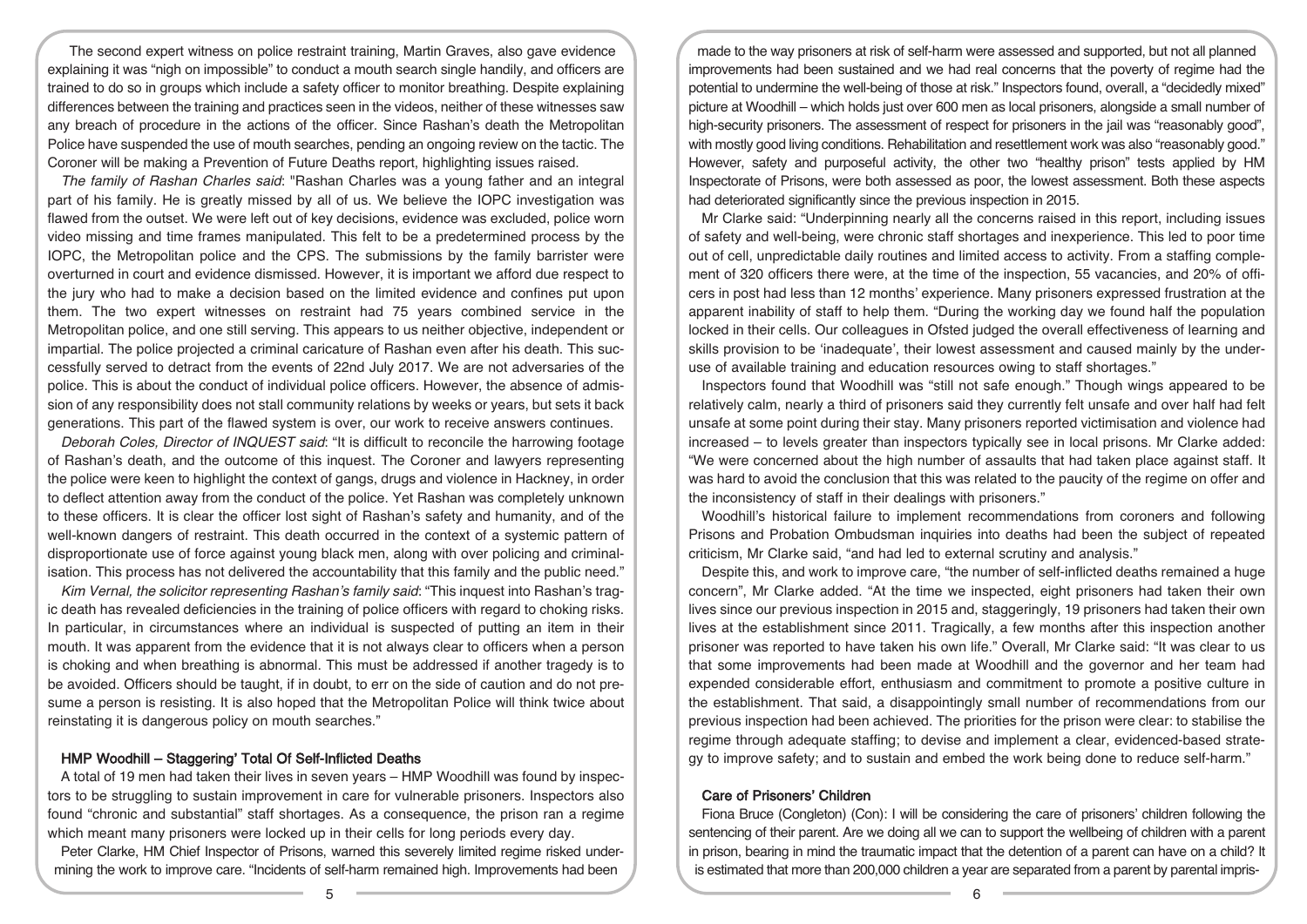onment. About 17,000 of those children experience their mother's imprisonment. Because women are more likely than men to be the primary carer, often children are suddenly separated from the closest relationship they have known in their lives. In up to 95% of cases, the children are suddenly without a parent or a home. I understand that there is no systematic recording or monitoring to support those children, so in many ways they are a hidden population. The arrangements for the care of such children are often very informal, with the children being suddenly left with a relation, for example, whose life circumstances mean that they are ill prepared for the additional responsibility, with all the consequences that ensue for them and, importantly, for the children. One of the worst examples I heard was of a woman who was arrested in the middle of the night, but who was still nursing a baby. On the way to the police station, the police asked her, "Where shall we drop the baby off?". She had to tell them a house where the baby was to be dropped off. That mother did not have the care of that child again for well over a year. That is a startling situation.

Before going into further detail about the impact on children and their carers, I thank Justice Ministers for their very positive response to Lord Farmer's review, which was published last August, "The Importance of Strengthening Prisoners' Family Ties to Prevent Reoffending and Reduce Intergenerational Crime". The acceptance of the importance of maintaining family ties to the successful rehabilitation and reintegration of prisoners, which was implicit in the Government's response to the review, was most welcome. At the same time, it is important that we recognise that prisoners' families, particularly their children, can experience severe difficulties following the imprisonment of a parent. Greater consideration of their circumstances and wellbeing would help to improve the likelihood of their parents' better reintegration and rehabilitation. Importantly, it would reduce the risk of those children being imprisoned in later life. The statistics are devastating: some 60% of boys with a father in prison will end up in prison themselves. Staggeringly, I am informed that if they also have a brother in prison, that figure can rise to 90%.

We should take care of prisoners' children not just to keep them out of prison, but to give them the best chance to make something of their lives when they have been placed in an extremely vulnerable situation at a young age. Research shows that prisoners' children face significantly reduced life chances. They are less likely to be in education, training or employment in later life. They have an increased risk of mental health problems and substance abuse. The imprisonment of a parent can compound any pre-existing family problems that the child may have experienced or witnessed, such as domestic abuse, mental health issues or substance abuse.

Children who witness their mother's arrest often experience nightmares and flashbacks. Separation from parents, particularly mothers, can be deeply traumatic for children and can result in the development of attachment disorders in young children. Children with a parent in prison may experience stigmatisation, isolation and discrimination, as well as confounding grief that is expressed in angry and aggressive behaviours. They may have no one at school with whom they can share their situation. The emotional and physical stress after separation often requires intensive parenting, for which professional help and support ideally would be available, but often it is not. Family members who step in as carers at short notice are often unprepared for what their role involves. Often, they have to give up work to provide care. One grandmother explained: "emotionally, it's terrible. It's like they've changed so much, they've got behavioural problems. They weren't like that before. Especially the little one who cries for his mum all the time."

Understandably, those who take on such caring roles do not always do so willingly. The subsequent breakdowns of family placements cause further harm to children. Families who do so willingly still often have to adjust their living arrangements, creating further difficulty for both

the carer and the child. I thank Dr Shona Minson at Oxford University for drawing my attention to the gravity and scale of the situation. In her research, one grandmother's experience exemplifies that perfectly: "It's cramped. What was my bedroom, I've now got two lots of bunk beds and four boys in there. The middle room is my daughter's room and the baby sleeps in there and I sleep on the settee in the front room." Another grandmother explained the serious financial problems she encountered, having to go back to work to support her enlarged family and getting into debt at the same time. Because of the difficult living arrangements and frequent relationship breakdowns in what can be very temporary homes, often there is accompanying schooling disruption. Children have four different carers on average during a mother's sentence. Many encounter other significant changes, such as separation from siblings.

Michael Tomlinson (Mid Dorset and North Poole) (Con): I congratulate my hon. Friend on securing this debate and on powerfully speaking out for some of the most vulnerable in our society. She has raised some powerful examples. She mentioned Justice Ministers earlier, it is excellent to see the Education Minister in his place and she also mentioned housing. Does she agree that this is a cross-departmental issue? It is important that the Minister works together with Ministers from other Departments to help some of the most vulnerable in our society.

Fiona Bruce: I thank my hon. Friend for, as ever, making a highly pertinent point. What I am speaking about forms part of a much larger piece of work that is encompassed in "A Manifesto to Strengthen Families". It was launched last September and has the support of 60 Conservative Back-Bench colleagues. It contains a range of policies that aim to strengthen family relationships. As my hon. Friend says, they straddle many Departments, from Health to Education, Defence, Justice, Work and Pensions, and Housing, Communities and Local Government. As part of the work on strengthening families, it is important that Departments across Government pull together and that the machinery of government works holistically. Many Departments are doing good work to strengthen family life, such as through the recent announcement of £6 million for the children of alcoholics, and a much larger sum provided for children with mental health problems, many of which stem from their family backgrounds. However, a key ask in the manifesto is for a Cabinet-level Minister for the family. I am delighted to see the Minister with responsibility for children here. I would be even more delighted if he were promoted to the Cabinet and had the role of drawing together all the various strands for supporting family life, many of which could appropriately be channelled into family hubs in local communities.

I am delighted that there will be a roundtable this afternoon at No. 10, at which people from across the country will give examples of best practice for creating family hubs in local communities. Those are places people can go for support to strengthen their families—not just people with children from nought to five, but those with children aged up to 19, sandwich generation people who are struggling to support an elderly parent, and people whose marriage is at an early stage of breakdown and want light-touch early intervention to ensure that it does not fall apart completely and end up in the divorce courts. Family hubs may also be places for prisoners' children and their wider families to get help. There is often no official recognition of the plight of prisoners' children, and they often have inadequate support, if any. Care givers are often not assessed, and they receive little, if any, financial assistance or other support. In the light of that, there appears to be a big difference in treatment between those children and children who are separated from their parents and go through care proceedings. The impact on prisoners' children can be lifelong. They encounter multiple disadvantages, which often match those of children who are put before the court in care proceedings.

Children who are separated from their parents due to parental abuse or neglect are rep-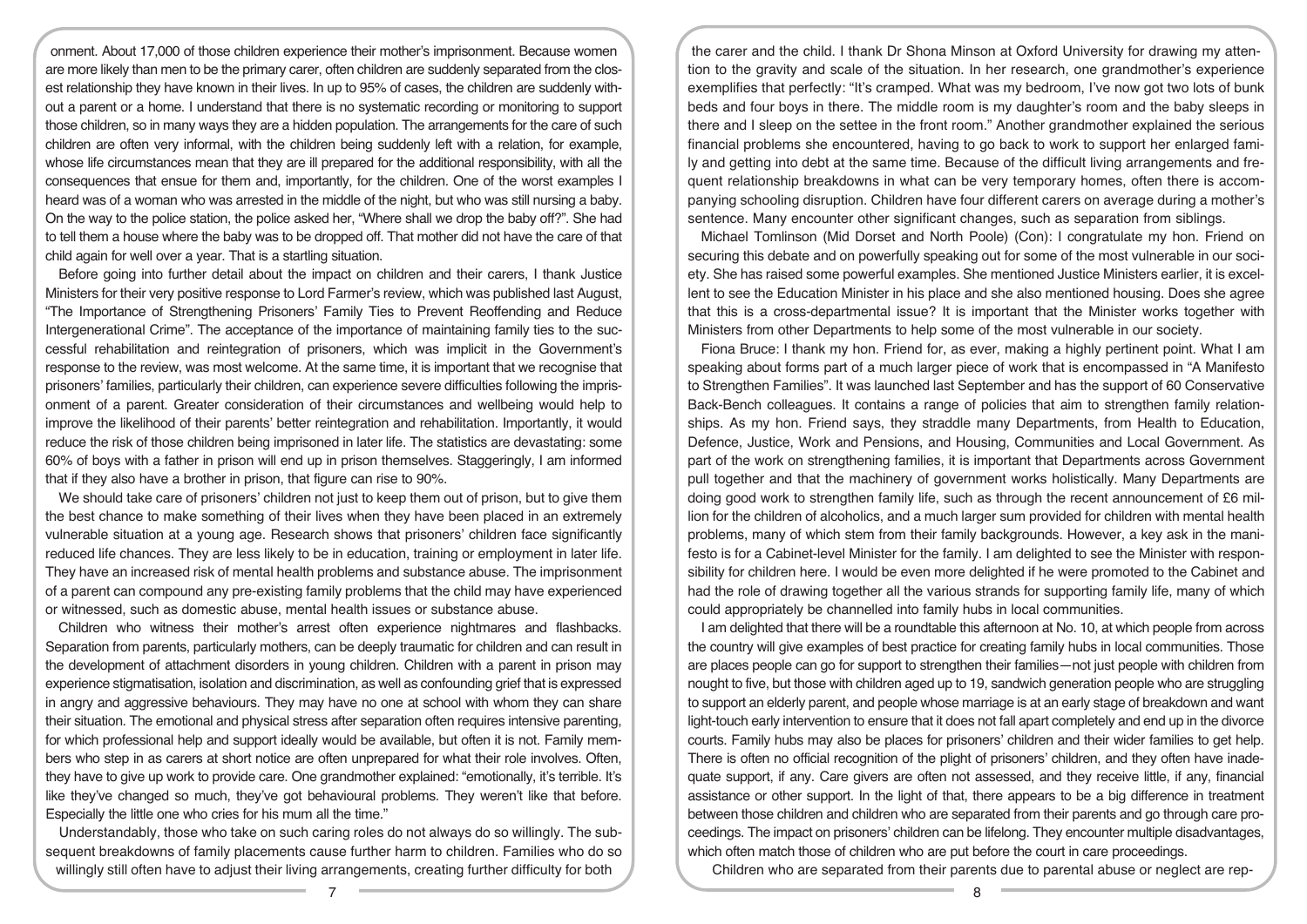resented by lawyers and may be appointed a guardian ad litem, and a real focus is placed on their interests. If such a child is left without a parent, they are found a new home. Support is provided to those who care for them. Foster carers are assessed and receive training and financial support. The child is also likely to be classed as a looked-after child or a child in need, both of which open doors to additional funding in health and education, such as the pupil premium. That can ensure that the child is given more support and a more understanding environment at school. If the child moves to a new area, a school place is arranged for them.

However, in criminal proceedings involving parents of dependent children, the court may be completely unaware that the person it is sentencing has children. Even when the court is made aware, the impacts on those children often are not appropriately considered. For example, in a recent piece of research, the Prison Reform Trust reported that one mother explained that the jury"didn't ask me anything, didn't even ask me if I had a child. I had to stand up and say 'I've got a daughter at home who needs looking after.' Thankfully, I've got a very supportive mother and she took the role of carer. I was not asked if she had a carer, it was just me they were focused on, just getting me to where I need to be." I called this short debate, in the light of that, to draw attention to the impact of parental imprisonment on those most vulnerable children. I ask the Minister what can be done more systematically and empathetically to identify and support the needs of prisoners' children and their care givers, so that we avoid giving them a hidden sentence, which may be lifelong, when their parents are sentenced by the courts.

As time permits, let me touch on one or two other points before the Minister responds. The relationship between a parent and a child is often damaged by the child's inability to visit their parent. Many families would welcome more being done to facilitate visits, perhaps through the provision of travel funding that is not means-tested. Shona Minson of Oxford University found in a recent study that a number of factors influence the possibility of a child being unable to attend visits, including restricted visiting hours; unaffordable travel, which I mentioned; the frightening environment for children; traumatic endings; and indirect contact by telephone or letter, which children do not particularly favour. The Farmer review confirmed that face-to-face contact was the best way to develop family ties, and that family members found security checks frightening and stigmatising.

It would be helpful if prisons identified that family visits improve outcomes for prisoners and should be viewed as an intervention, not just to help reduce offending but to improve the quality of life of prisoners' children. Family ties may also be strengthened through one-to-one mentoring support for prisoners' children, parenting classes and courses to strengthen prisoners' relationships with their families. There is plenty of evidence of good practice by faith-based and non-voluntary organisations, which are working together to strengthen prisoners' family ties.

Let me give the example of a young girl and her family. During a family day visit at HMP Wandsworth, a charity worker from Spurgeons noticed that 14-year-old Jade, who was visiting her father, was sitting with him in floods of tears. When staff asked Jade's mother why she was distressed, her mother confided that the family was having a difficult time. Jade was upset and struggling to cope with being separated from her father. Her school work was suffering as a result. Her mother had asked the school for help, but it seemed unable to offer any. Spurgeons staff sent a link worker to visit Jade's school and put in an appropriate plan. Her mother thanked Spurgeons for that intervention and explained that, although she had been asking for help since the moment her husband was taken to prison, that was the first time anyone had actually offered the family any support.

Charities such as Spurgeons certainly have an impact on families such as Jade's, but their reach and resources are limited. Diane Curry, chief executive of Partners of Prisoners,

argues that that "is one reason why provision is so patchy and a lot better developed in some geographical areas…than others." In the light of that, I ask the Government to look at improving services to support children such as Jade and their families. As I said, the strengthening families manifesto outlines that the Government need to focus on supporting families to ensure that policies for children are prioritised and co-ordinated across Departments. Ideally, they should also ensure that every local authority has a family hub, which can act as an important site for prisoners' families to receive support services, and that prisons put families at the heart of efforts to reduce reoffending and improve the lives of prisoners' children.

Parliamentary Under-Secretary of State for Education (Nadhim Zahawi): It is a pleasure to serve under your chairmanship, Sir David. I congratulate my hon. Friend the Member for Congleton (Fiona Bruce) on securing the debate. As Minister for Children and Families, I have listened and spoken to many people about the issues concerning some of the most vulnerable children in our society. I have been inspired by the commitment of our frontline practitioners, such as social workers, teachers and others in the sector—including charities, which my hon. Friend spoke about so convincingly. I commend her on bringing concerns to life through the voices of children and their families. Those practitioners work tirelessly to achieve better outcomes for children in challenging circumstances. I am aware of my hon. Friend's concerns about the support that children who are affected by having a parent in prison receive, both to maintain a relationship with that parent and to deal with the long-term challenges they might face in relation to their own outcomes. I share those concerns, and I reassure her that I will continue to do all I can, in my capacity as Minister for Children and Families, to ensure that all children get the help and support they need from across Government to live fulfilled and happy lives.

A parent going to prison can be hugely traumatic for the child—it can make them vulnerable or even put them at risk of harm. Effective multi-agency working is vital to ensuring that vulnerable children are identified and known to all relevant authorities from justice, which my hon. Friend mentioned, to social care and schools. Reforms introduced by the Children and Social Work Act 2017 underpin a stronger but more flexible statutory framework for local multi-agency arrangements that will support local partners to work together more effectively to protect and safeguard children and young people, and ensure the effectiveness of those processes.

We are also taking significant steps to improve information sharing on safeguarding children, which is vital to ensuring that an offender's caring responsibilities are disclosed and services are alerted to changes in a family's circumstances. Under the Children Act 1989, local authorities have overarching responsibly for safeguarding and promoting the welfare of all children in their area, which applies regardless of what care arrangements are in place for a child. Where concerns have been raised about a child in need, the "Working together to safeguard children" statutory guidance sets out the principles of what good assessment looks like. Assessments should be child centred, involving children and families, and building on strengths as well as identifying weaknesses, and addressing the child's needs within their family and, of course, the wider community.

Michael Tomlinson: I am listening with interest to the Minister, who will have heard my intervention about working across Departments. Will he be able in due course to explain to the House what work he can do across Departments—perhaps with the Prisons Minister, my hon. friend Member for Penrith and The Border (Rory Stewart)—in addition to the multi-agency work he is rightly highlighting?

Nadhim Zahawi: I did hear my hon. Friend clearly. We already work across Departments, and I hope that in the rest of my speech I will be able to convince him that we are doing some really good work in this area. There should be a clear focus on actions and outcomes for